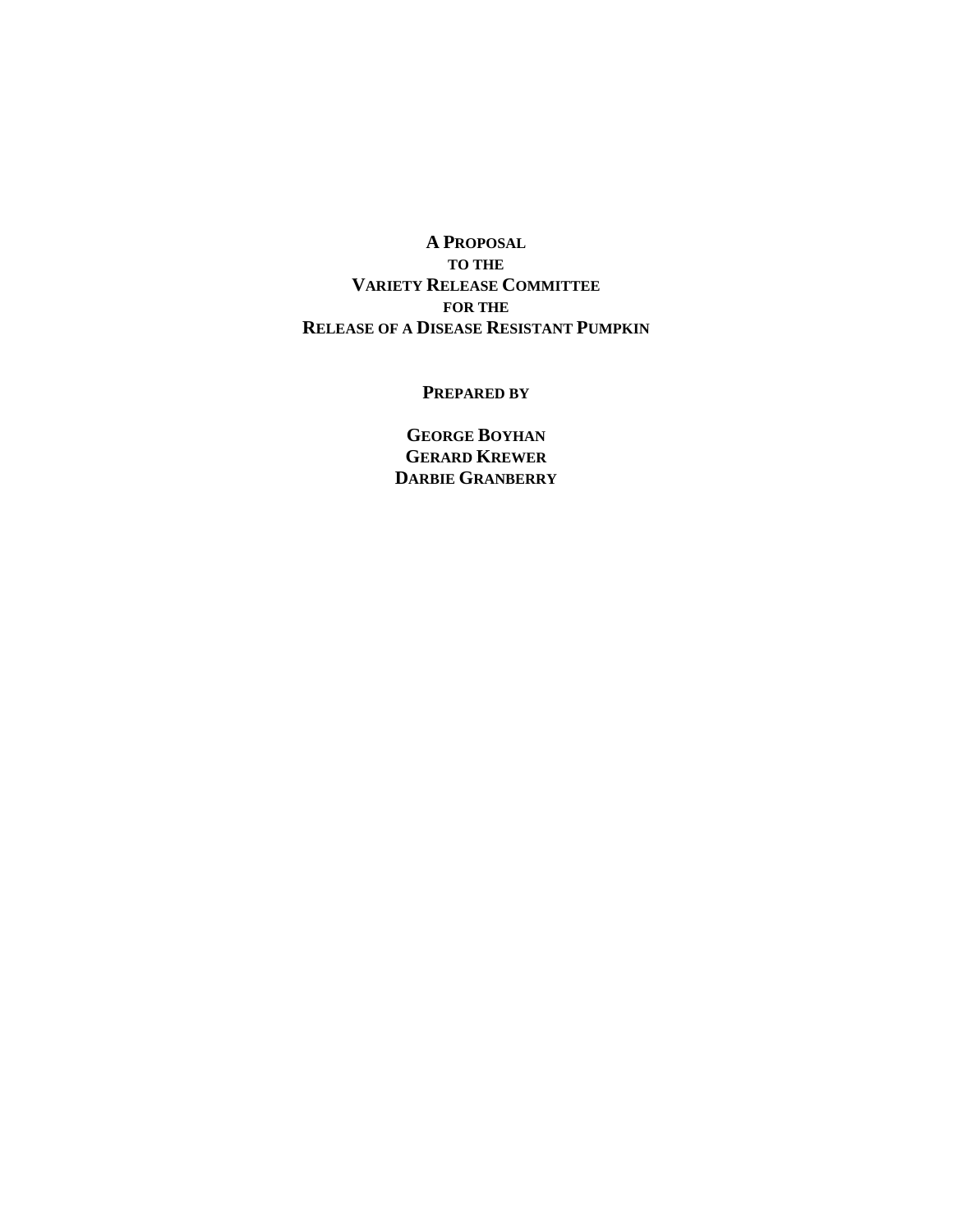### ATTACHMENT I

### APPLICATION FOR APPROVAL OF X CULTIVARS \_\_\_ ASSOCIATE CULTIVARS (Please check appropriate type of application)

- 1. Crop: Pumpkin (Cucurbita maxima)
- 2. Experimental no. or name: New Pumpkin
- 3. Pedigree and history: See attachment
- 4. Description: A member of the Cucurbitacae family. Large vining plant with unlobed leaves. Monecious sex habit with both male and female flowers produced on the same plant. A bright orange small to medium size fruit is produced at maturity.
- 5. Station(s) where developed: Vidalia Farm, Coastal Plain Expt. Station, and Attapulgus Research Farm
- 6. Participating scientist(s): George Boyhan, Gerard Krewer, Darbie Granberry

Copy of the appropriate and adequate data comparing proposed release to standard cultivar must be attached to this form.

- 7. In what respect is the new cultivar superior to the cultivar now in use? or reasons for proposing release as an associate cultivar: A high degree of disease resistance particularly to virus diseases. Current varieties are not capable of producing consistently a commercial crop for the fall Halloween market in south Georgia without an ultraintensive spray program due to diseases prevalent during fall production. This is also evident in the yield response of the new variety particularly during fall production.
- 8. Method of propagation: Seed
- 9. Amount of breeder seed stocks available (if applicable): 2 lbs.
- 10. Amount of foundation seed stocks available (if applicable): Approximately 340 lbs. of foundation seed are in storage at the Vidalia Research Laboratory in Tifton.
- 11. Amount of cutting or bud material available for vegetatively propagated material for nursery distribution (if applicable): NA
- 12. Is there likely to be unusual difficulty encountered in the production of any class of seed stocks? Explain. No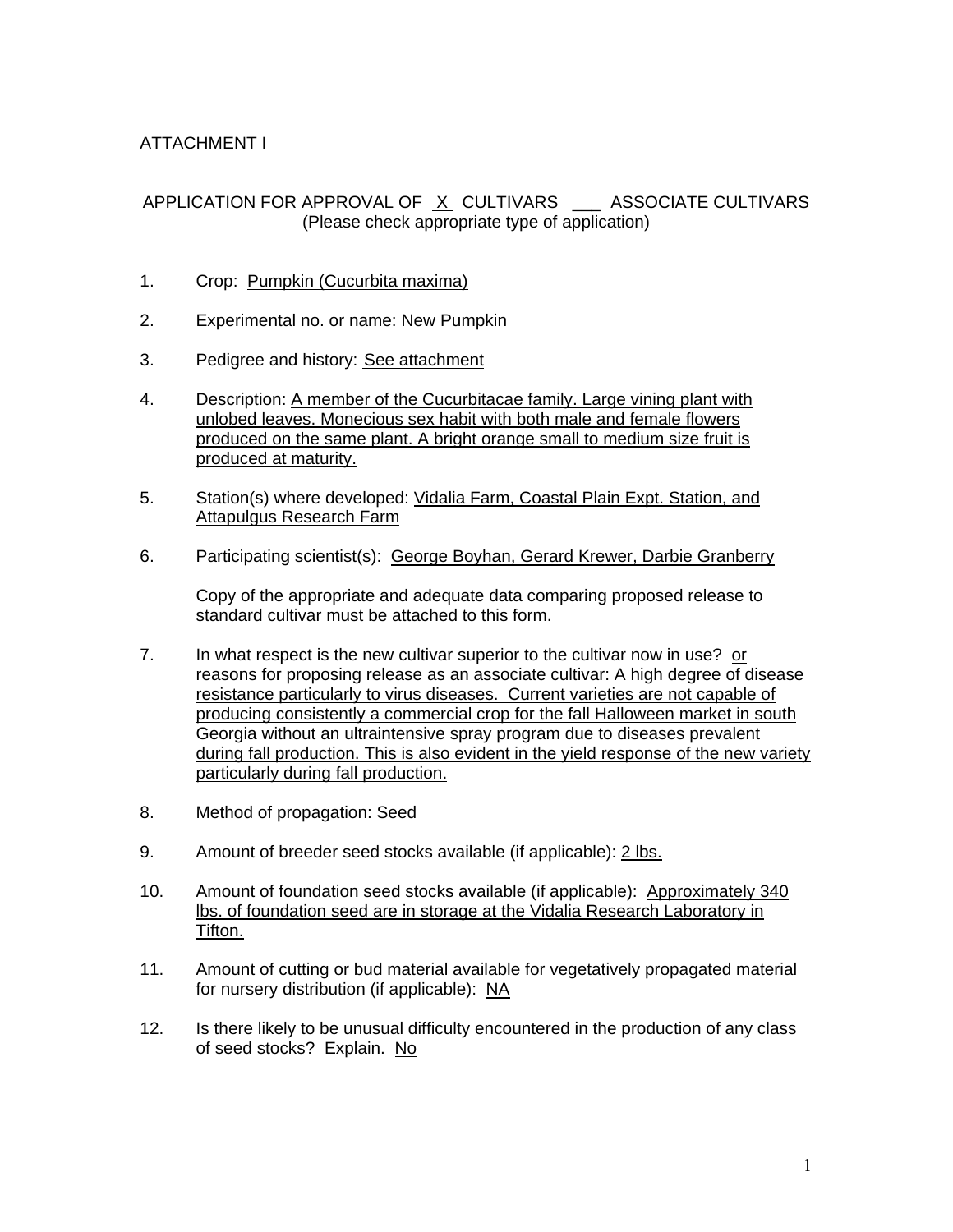- 13. Suggested names for the cultivar: Dixie Orange, Autumn South, Dixie Flame, Gulf Flame, Gulf Autumn, Deepsouth Orange, Dixiween
- 14. Name approved by Plant Cultivar and Germplasm Release Committee:
- 15. Form of intellectual property protection: Plant Variety Protection

16. Is a royalty assessment recommended:  $X$  Yes  $\frac{1}{100}$  No

 $\overline{a}$ 

 $\overline{a}$ 

### RECOMMENDED BY:

| А. | <b>Originating Scientist</b>     | в | <b>Department Head</b>      |
|----|----------------------------------|---|-----------------------------|
| C. | Chairperson, GAES Plant Cultivar |   | Associate Dean for Research |
|    | And Germplasm Release Committee  |   |                             |
|    |                                  |   |                             |

APPROVED:

| Dean and Director                                  |  |
|----------------------------------------------------|--|
| College of Agricultural and Environmental Sciences |  |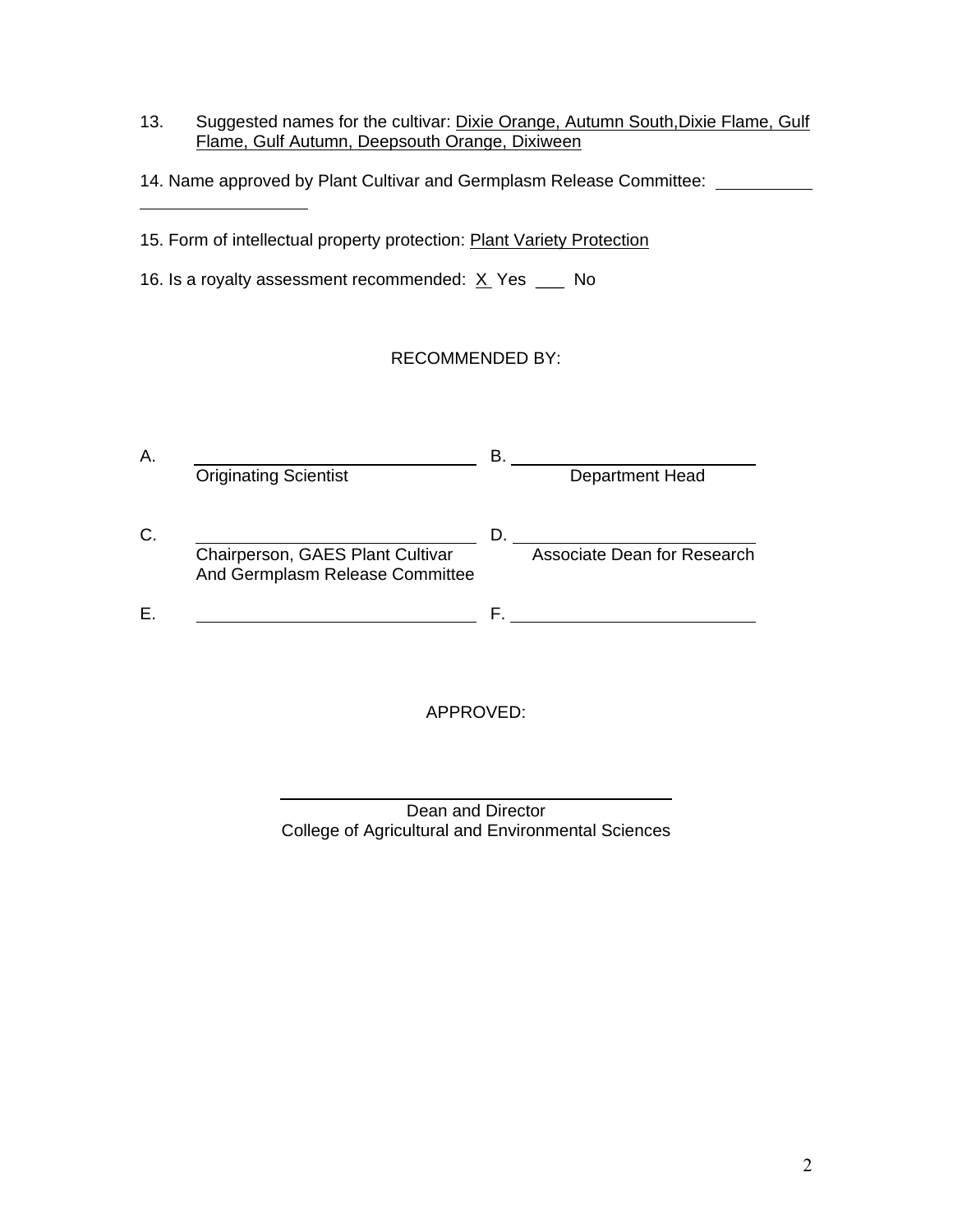Pumpkins are an important commodity throughout the United States for the Halloween and Thanksgiving market. Pumpkin production is valued at \$71 million from the top producing states of California, Illinois, Michigan, New York, Ohio, and Pennsylvania (USDA, 2004). Most of the pumpkins grown in the U.S. are for the processed pumpkin market, which is centered in Illinois. Halloween pumpkin production on the other hand is scattered throughout the U.S. with most states producing some pumpkins. Pumpkin sales are an important commodity for many pick-your-own (PYO) and direct sales farms in sections of the U.S. where fall pumpkins can be commercially grown for a reasonable price. Growers of PYO pumpkins commonly grow a crop and then "spike" the field by scattering imported pumpkins after the initial crop is sold. Many growers in Georgia have experienced such heavy disease pressure they have not been able to consistently produce pumpkins

Unfortunately, due to high disease pressure during late summer and fall, conventional pumpkins (*Cucurbita pepo*) cannot be produced consistently in south Georgia. Various viruses, powdery mildew, and downy mildew preclude practical production. Only 505 acres were produced in Georgia in 2003 with over 200 of these acres in three northern counties, Dawson, Dade, and Lumpkin Counties (Boatright & McKissick, 2004). Despite this, imported pumpkins are available in retail stores throughout Georgia during the Halloween season of September and October.

In 1996, seed of both oblong and flattened fruit of *C. maxima* were collected from natives in remote areas of South America by Krewer and interplanted in 1997. Putative hybrids from this planting were then planted in 1998 and became the basis for developing a pumpkin variety suitable for production in south Georgia. Continued recurrent phenotypic selection occurred until the winter of 2002-03 at which time selections were grown in the greenhouse and selfed. Two more years of field selection in 2003 and 2004 were made (Figure 1). Seed from superior fruit were bulked as breeder seed in the fall of 2005. Foundation seed production, which produced about 350 lbs. of seed, was done at the Vidalia Farm in the spring of 2005.

Five variety trials comparing selections of this material to commercial pumpkins were conducted in 2003, 2004, and 2005 at two locations, the Vidalia Farm and the Attapulgus Research Center (Tables 1-5). Three of the four new lines trialed in the Fall of 2003 against commercial varieties, Merlin, Gold Strike, and Magic Lantern had significantly higher yields without the severe virus symptoms that develop on commercial lines in south Georgia during this time of year. In addition, a visual evaluation of virus symptoms indicated a significant difference between the new germplasm and standard pumpkins. A second trial in the spring of 2004 when disease pressure was much lower indicated there were no yield differences between these advanced breeding lines and 'Magic Lantern' and 'Gold Strike'. In the third trial in the fall of 2004, neither of the commercial varieties (Gold Strike and Autumn King) survived to produce fruit, while the advanced breeding lines were quite productive. Leave samples of both the advanced breeding lines and conventional pumpkins were sent to Agdia, Inc. for virus testing. The new germplasm was positive for zucchini yellow mosaic virus while the conventional pumpkins were positive for papaya ringspot virus. Although the new material was positive for ZYMV, symptoms never developed beyond a mild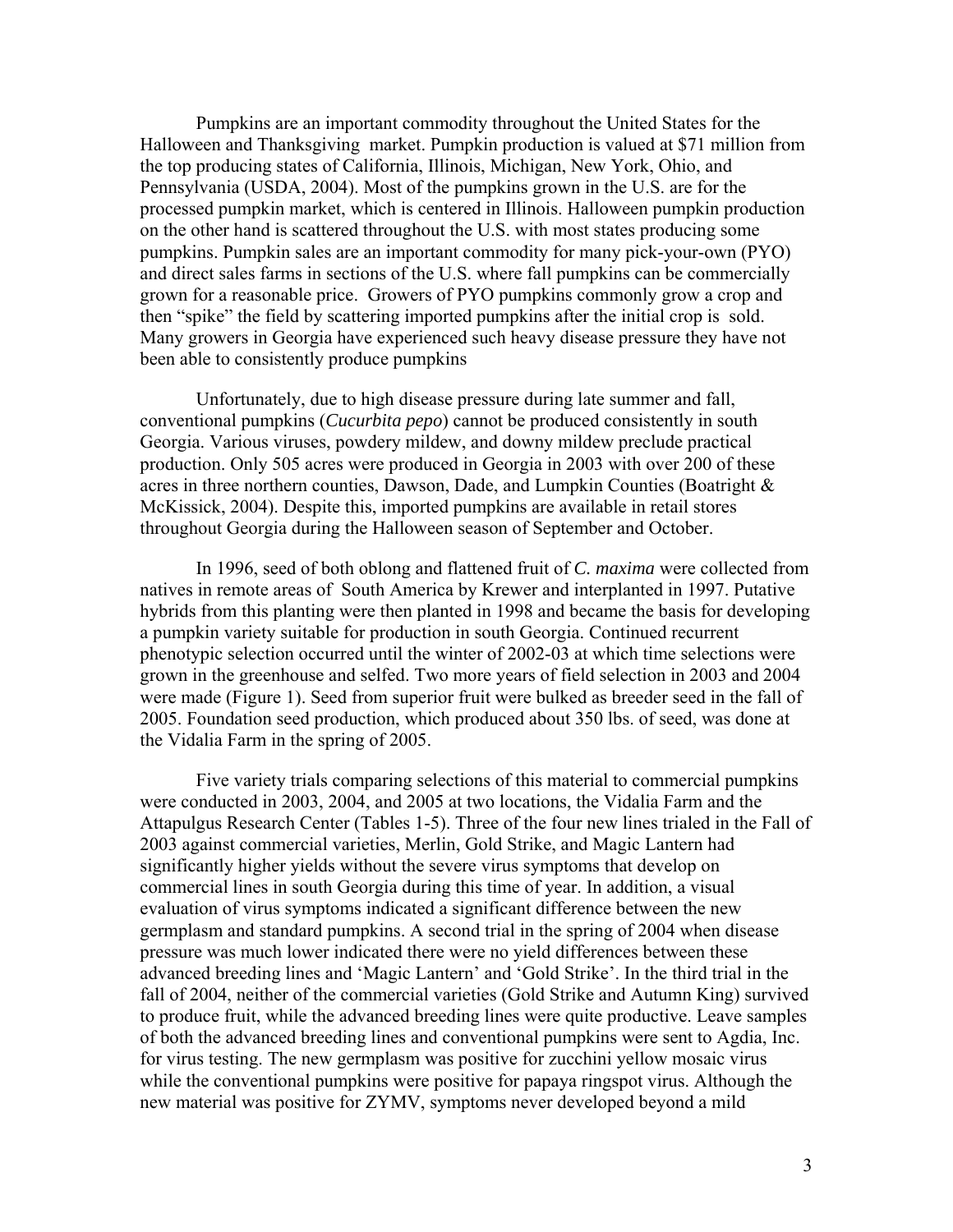discoloration in the leaves. The plants continued to grow and produce a crop. Conventional pumpkins on the other hand developed severe mosaic and shoestring leaves, stunted plants, and in most cases the eventual death of the plant prior to producing a crop.

In the spring of 2005, a trial was held at the Attapulgus Research Center comparing the new pumpkin (from breeder seed) to seven commercial pumpkin varieties. The new pumpkin yielded significantly more than any of the commercial entries (Table 4). The new pumpkin also had a lower rating for visually rated foliar diseases, but did not differ from other entries for the visual virus rating. In the cucurbit screen conducted by Agdia, Inc. which tests for 11 different viruses and the potyvirus group, none of the samples were positive for any of the tested viruses, however, at least one experimental unit from each entry tested positive for the potyvirus group. The new pumpkin, however, had a significantly lower absorbance value compared to the commercial varieties.

In the fall of 2005 an additional trial was conducted at the Attapulgus Research Center to evaluate the new pumpkin with six commercial varieties. The new pumpkin yielded significantly more than the commercial pumpkins (Table 5). In addition, the new pumpkin had lower foliar diseases as well as virus diseases based on a visual evaluation. Finally, the cucurbit screen (Agdia, Inc.) indicated that at least one experimental unit from each entry was positive for papaya ringspot virus (PRSV) and all experimental units were positive for the potyvirus group. The absorbance values for the new pumpkin were significantly lower than any of the commercial varieties.

Fruit characteristics for this new variety are as would be expected with an openpollinated variety. There is considerable variability in fruit shape and size. This variety also produces a pronounced ground spot that is not evident with conventional pumpkins. We are not sure why this occurs, but suspect it is light related. The fruit of the new variety is bright yellow when immature and can be picked and handled like summer squash. As it matures it develops a cavity like a conventional pumpkin and it is suitable for carving. In addition, the rind can be processed into pie filling.

A field day held at the Vidalia Onion and Vegetable Research Center in the fall of 2004 introduced growers and other interested parties to these new pumpkins. In addition, presentations about this new variety were given at the Georgia Fruit and Vegetable Grower Association Conference in Savannah (Winter 2005) as well as to county agents in Tifton. There was keen interest expressed at all these venues. Individuals in Wilcox, Irwin, Tattnall, Columbia, Colquitt, Cook, Pulaski, Peach, Emanuel, Bulloch and Screven Counties have indicated an interest in growing these pumpkins. In addition, representatives from Seedway and Siegers Seed Companies have indicated an interest in handling this variety.

Breeder seed ultimately was bulked seed from individual selected fruits. The criteria for selection included shape, color, size, and ability to stand on end. Table 1 is a list of the selected fruit bulked for the breeder seed. This seed was harvested in the fall of 2004 and was increased in the spring of 2005. We have approximately 340 lbs of seed available for the fall 2006 season. Growers in south Georgia are familiar with cucurbit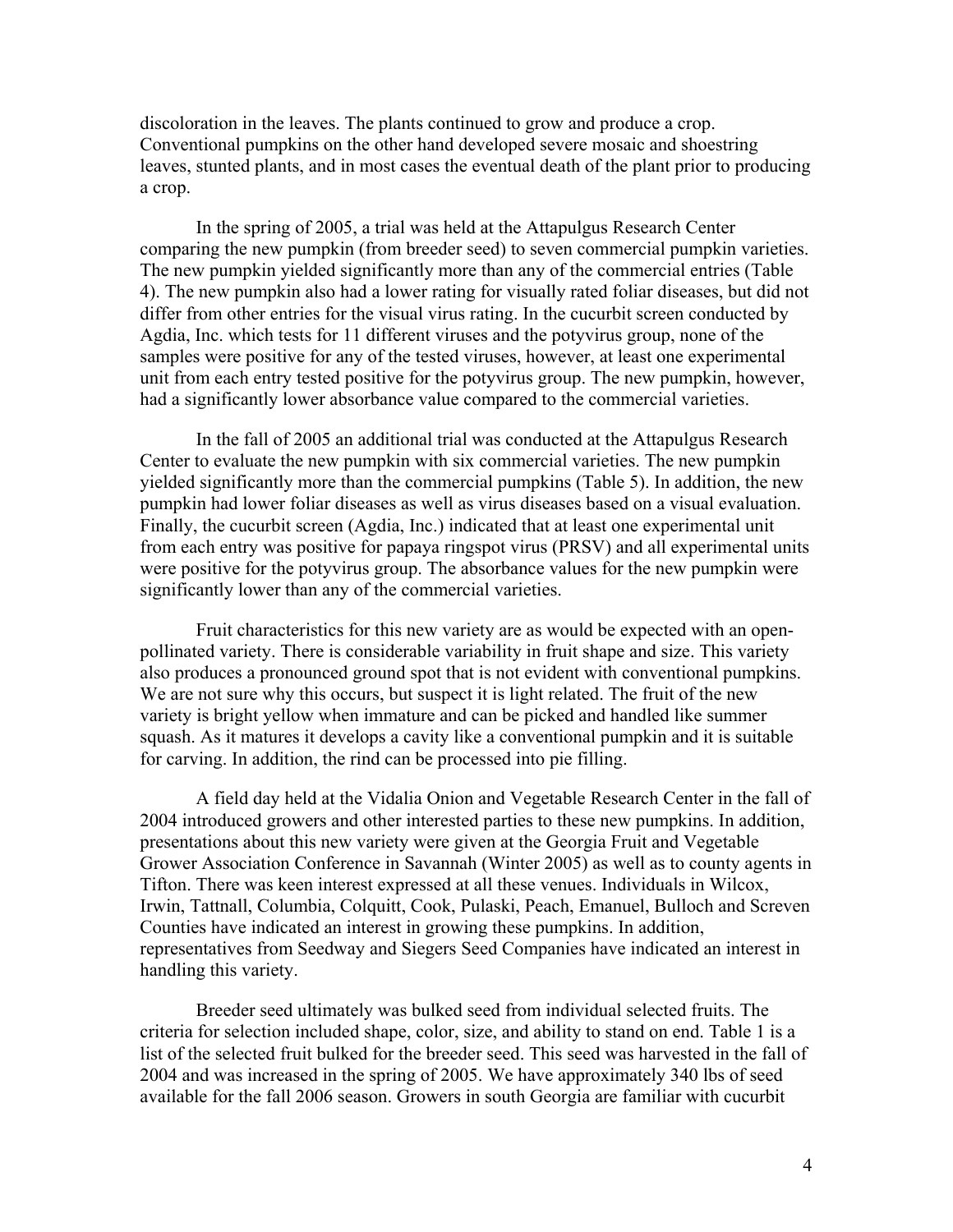production with the large acreage of watermelon, cantaloupe, squash, and cucumbers. They should have no trouble adapting to pumpkin production, which has similar cultural requirements of other vining cucurbits. Growers with PYO and direct markets of fruit and vegetable such as strawberries are expected to be major beneficiaries of this new cultivar. Yields of this new pumpkin are expected to be 200-300% greater than the best cultivars now available. This new pumpkin should be well adapted for production throughout the Southeast where pumpkin production has been precluded due to high disease pressure particularly to virus diseases.

#### Literature Cited

Boatright, S.R. and J.C. McKissick. 2004. 2003 Georgia Farm Gate Vegetable Survey Report. Univ. of Ga. SR 04-01.

USDA. 2004. Vegetable 2003 Summary, January 2004. Publ. Vg 1-2(04).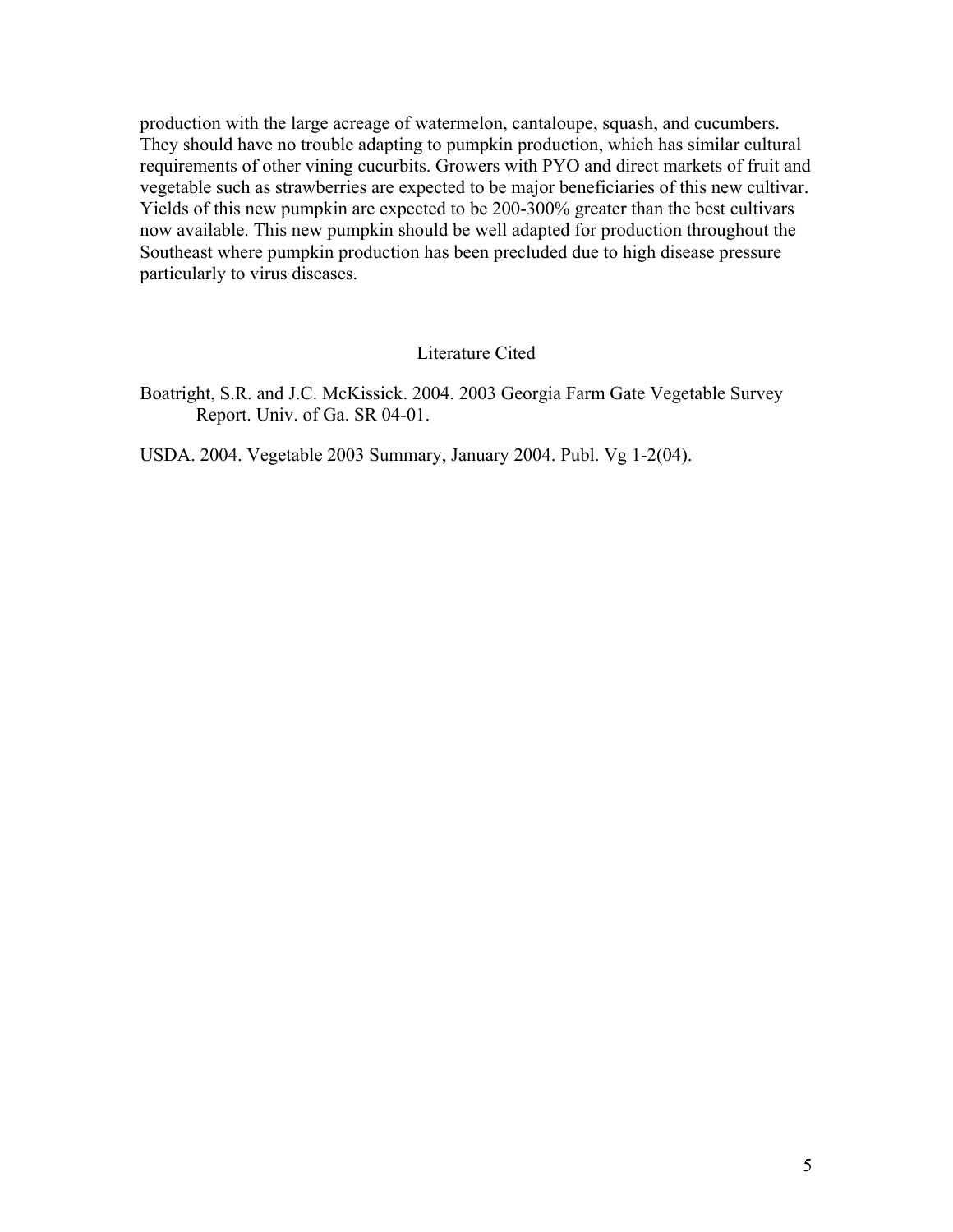| 8T(1)      | 8 Fert D 1    |
|------------|---------------|
| 17L5       | 17i2          |
| 17 P 1     | 17 W 1        |
| ?1         | 17A#1         |
| 17A#2      | 17A#3         |
| 6#2        | Orange T $#1$ |
| Orange T#2 |               |

Table 1. List of individual fruit that were ultimately bulked for breeder seed, fall 2004.

Release number NP-04-1768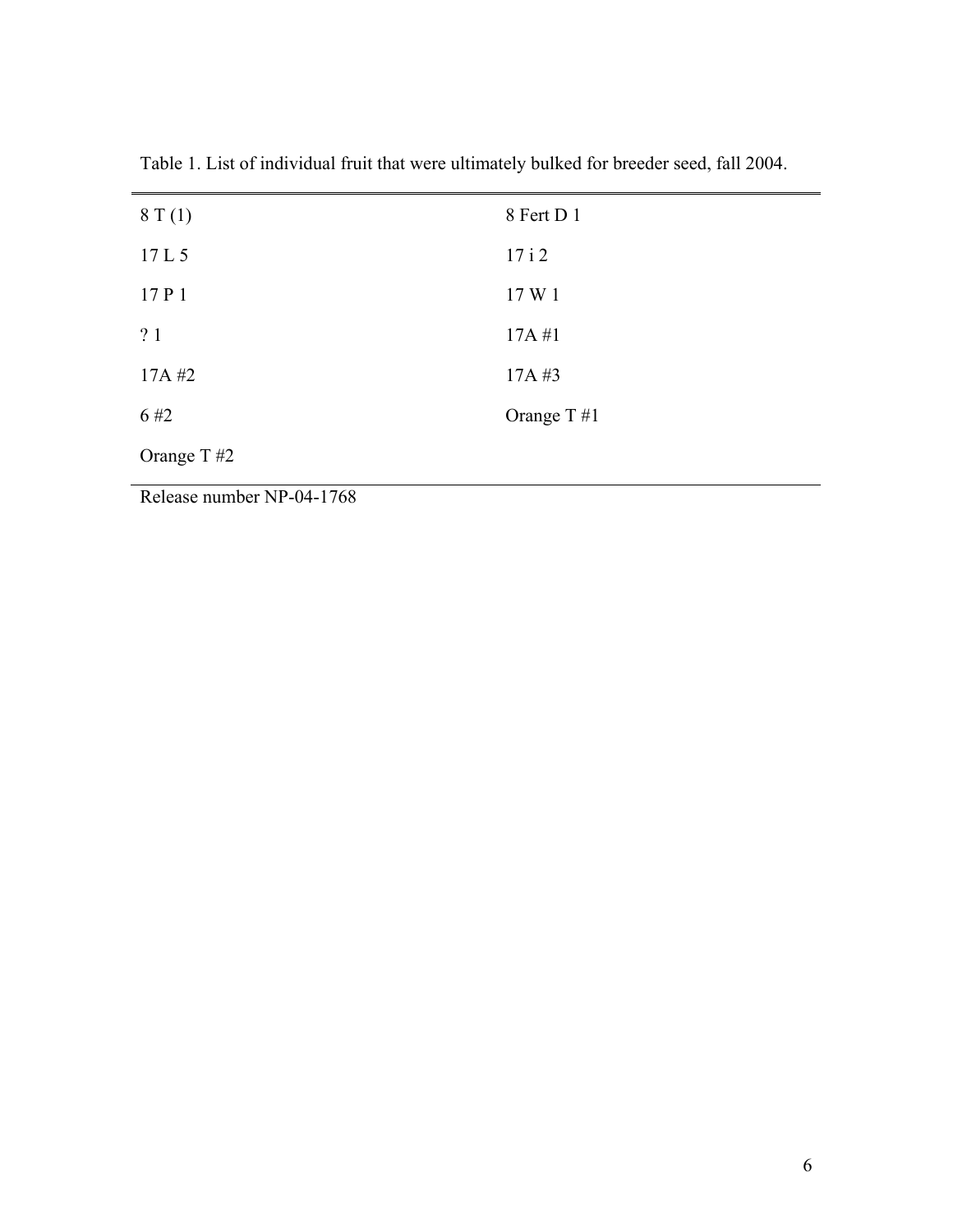|               |                                       |            |            | Average Fruit |                  |            |
|---------------|---------------------------------------|------------|------------|---------------|------------------|------------|
|               |                                       | Yield      | Yield      | Weight        | Fruit Size Range | Disease    |
| Entry         | Source                                | (lbs/acre) | (No./acre) | (lbs)         | (lbs)            | Rating $z$ |
| Merlin        | Harris Moran                          | 3,081      | 484        | 6.4           | $2.5 - 10.2$     | 4.3        |
| Gold Strike   | Rupp                                  | 1,416      | 202        | 7.0           | $3.6 - 12.3$     | 4.0        |
| Magic Lantern | Harris Moran                          | 7,365      | 1,210      | 6.1           | $1.7 - 12.7$     | 4.0        |
| #12           | Experimental                          | 13,544     | 1,734      | 7.8           | $1.4 - 15.7$     | 2.2        |
| #17           | Experimental                          | 24,567     | 3,630      | 6.8           | $2.4 - 13.9$     | 1.0        |
| #6            | Experimental                          | 23,817     | 4,638      | 5.1           | $1.4 - 16.6$     | 1.6        |
| #8            | Experimental                          | 30,278     | 3,832      | 7.9           | 1.8-18.7         | 1.0        |
|               | <b>CV</b>                             | 36%        |            |               |                  | 10%        |
|               | Fisher's Protected LSD $(p \le 0.05)$ | 9,423      |            |               |                  | 1.0        |

# Table 1. Pumpkin variety trial, Vidalia Farm, Fall 2003.

<sup>z</sup>Virus Disease Rating: 1-5, 1-no visible symptoms, 5-severe symptoms.

| Table 2. Pumpkin Variety Trial, Vidalia Farm, Spring 2004. |  |  |
|------------------------------------------------------------|--|--|
|                                                            |  |  |

|                                       |              |            |            | Average Fruit |                  |
|---------------------------------------|--------------|------------|------------|---------------|------------------|
|                                       |              | Yield      | Yield      | Weight        | Fruit Size Range |
| Entry                                 | Source       | (lbs/acre) | (No./acre) | (lbs)         | (lbs)            |
| Magic Lantern                         | Harris Moran | 11,624     | 1,008      | 11.5          | $3.3 - 17.6$     |
| Gold Strike                           | Rupp         | 11,366     | 857        | 13.3          | $3.4 - 25.9$     |
| #6                                    | Experimental | 19,368     | 2,118      | 9.1           | $2.6 - 18.8$     |
| #1 $& 48$                             | Experimental | 20,837     | 2,118      | 9.8           | $3.0 - 16.2$     |
| #17A & 17B                            | Experimental | 25,286     | 2,470      | 10.2          | $1.4 - 21.8$     |
|                                       | <b>CV</b>    | 51%        | 52%        |               |                  |
| Fisher's Protected LSD $(p \le 0.05)$ |              | <b>NS</b>  | <b>NS</b>  |               |                  |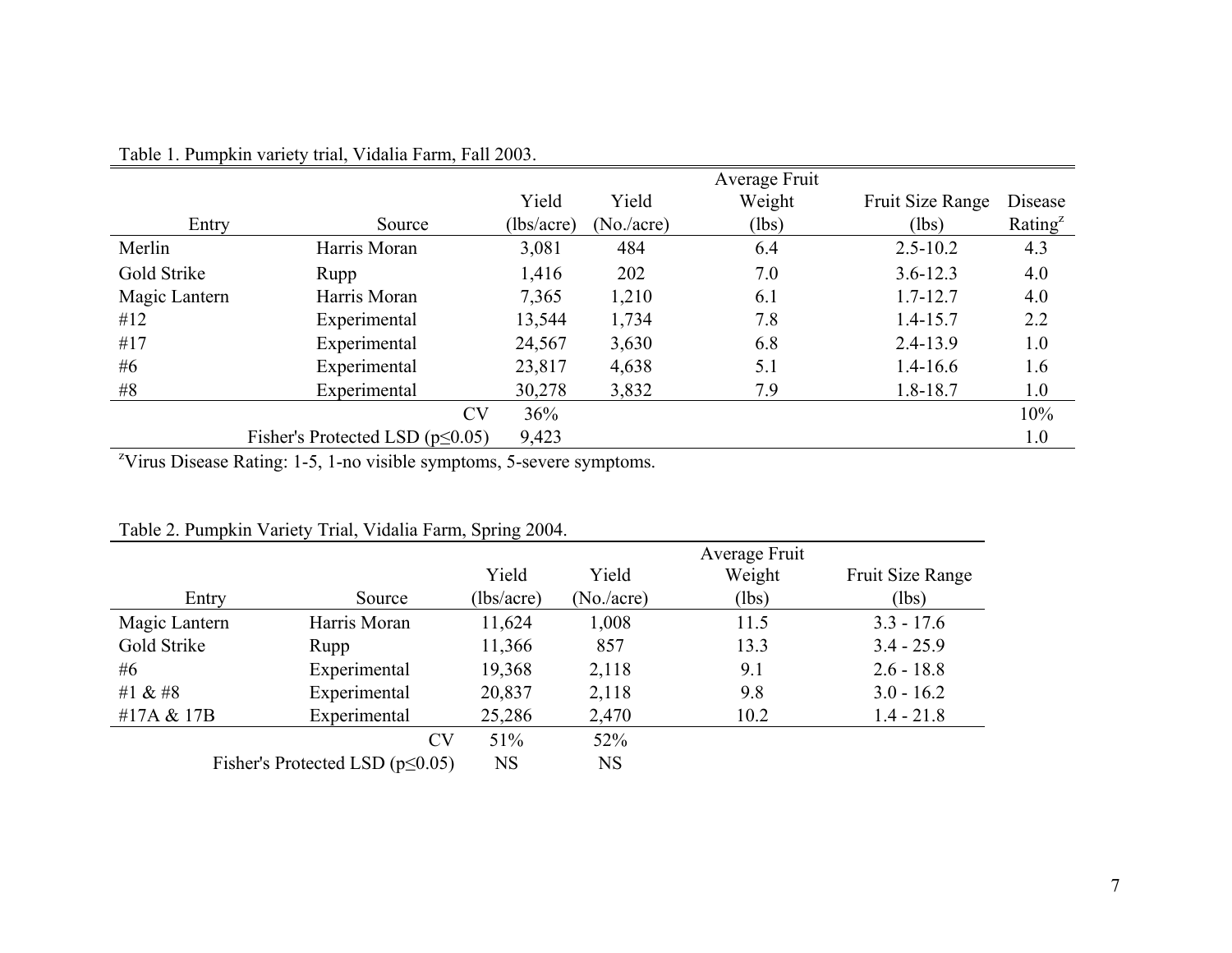|             |                                   |            |                  | Average Fruit |                  |
|-------------|-----------------------------------|------------|------------------|---------------|------------------|
|             |                                   | Yield      | Yield            | Weight        | Fruit Size Range |
| Entry       | Source                            | (lbs/acre) | (No./acre)       | (lbs)         | (lbs)            |
| Gold Strike | Harris Moran                      | 0          | $\boldsymbol{0}$ |               | -                |
| Autumn King | Seeds by Design                   | 0          | $\theta$         |               | $\blacksquare$   |
| #6          | Experimental                      | 16,121     | 2,218            | 7.3           | $1.4 - 16.2$     |
| Orange T    | Experimental                      | 13,345     | 1,739            | 7.7           | $1.5 - 15.5$     |
| 14T         | Experimental                      | 16,935     | 2,319            | 7.3           | $1.7 - 18.1$     |
| 12 & 17A    | Experimental                      | 16,930     | 2,092            | 8.1           | $1.4 - 18.0$     |
|             | <b>CV</b>                         | 57%        | 51%              |               |                  |
|             | Fisher's Protected LSD $(p=0.05)$ | 11,000     | 1,293            |               |                  |

# Table 3. Pumpkin Variety Trial, Vidalia Farm, Fall 2004.

Table 4. Pumpkin Variety Trial, Attapulgus Research and Education Center, Spring 2005

|                                   |            |          | Foliar              |                     | Potyvirus    |
|-----------------------------------|------------|----------|---------------------|---------------------|--------------|
|                                   | Yield/acre |          | Disease             | Virus               | <b>ELISA</b> |
| Entry                             | (lbs)      | No./acre | Screen <sup>z</sup> | Screen <sup>z</sup> | (abs)        |
| New pumpkin                       | 11,598     | 1,951    | 2.7                 | 1.0                 | 0.138        |
| Gold Strike                       | 91         | 22       | 7.7                 | 1.4                 | 1.284        |
| Longface                          | 46         | 15       | 6.2                 | 2.6                 | 0.479        |
| Spooktacular                      | 3,285      | 1,415    | 5.7                 | 1.0                 | 1.214        |
| Spirit                            | 78         | 15       | 4.2                 | 3.9                 | 2.728        |
| Appalacian                        | 312        | 44       | 4.0                 | 2.9                 | 2.516        |
| Phantom                           | 14         | 8        | 5.4                 | 4.6                 | 2.376        |
| Trickster                         | 404        | 232      | 6.9                 | 2.1                 | 0.187        |
| <b>CV</b>                         | 48%        | 44%      | 9%                  | 31%                 | 46%          |
| Fisher's Protected LSD $(p=0.05)$ | 410        | 90       | 0.4                 | <b>NS</b>           | 0.515        |

<sup>z</sup>Visual disease screening: 1-no visible symptoms, 9-severe disease symptoms.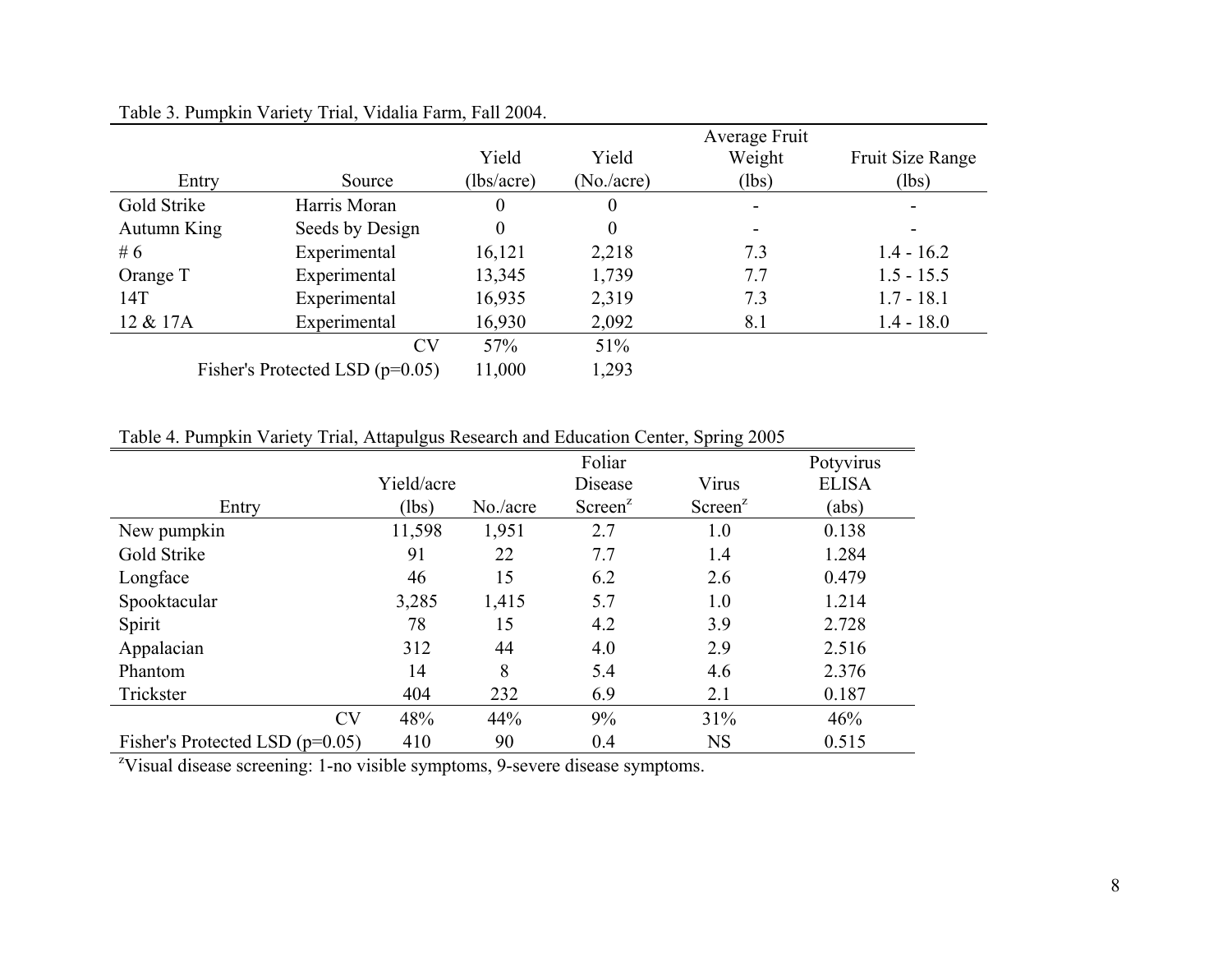|                                   |            |                | Foliar              |                     | Potyvirus    | <b>PRSV</b>  |
|-----------------------------------|------------|----------------|---------------------|---------------------|--------------|--------------|
|                                   | Yield/acre |                | Disease             | Virus               | <b>ELISA</b> | <b>ELISA</b> |
| Entry                             | (lbs)      | No./acre       | Screen <sup>2</sup> | Screen <sup>z</sup> | (abs)        | (abs)        |
| New Pumpkin                       | 20,464     | 4,235          | 1.9                 | 1.2                 | 1.331        | 0.140        |
| Longface                          | $\theta$   | $\overline{0}$ | 4.1                 | 6.7                 | 3.520        | 0.709        |
| Spooktacular                      | 771        | 605            | 4.6                 | 8.5                 | 4.000        | 1.279        |
| Spirit                            | 1,053      | 303            | 4.5                 | 6.2                 | 4.000        | 1.332        |
| Appalachian                       | 4,755      | 726            | 3.4                 | 3.4                 | 3.579        | 0.917        |
| Phantom                           | 233        | 61             | 5.7                 | 8.2                 | 3.703        | 1.449        |
| Trickster                         | 166        | 212            | 4.7                 | 6.7                 | 3.341        | 1.376        |
| <b>CV</b>                         | 46%        | 41%            | 19%                 | 8%                  | 19%          | 35%          |
| Fisher's Protected LSD $(p=0.05)$ | 2,699      | 529            | 0.3                 | 0.1                 | 0.963        | 0.538        |

# Table 5. Pumpkin Variety Trial, Attapulgus Research and Education Center, Fall 2005

<sup>z</sup>Visual disease screening: 1-no visible symptoms, 9-severe disease symptoms.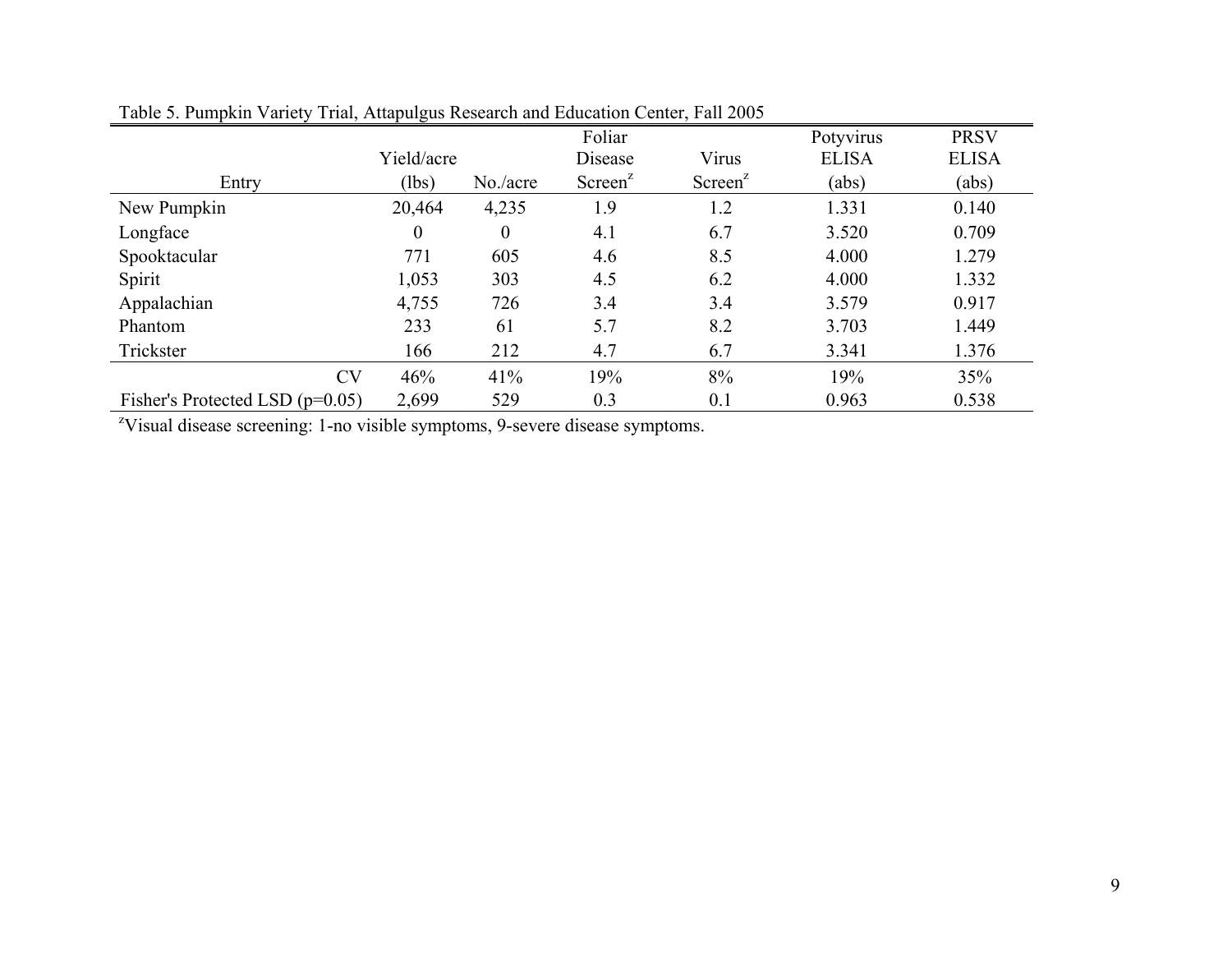

Figure 1. New pumpkin variety selection, Vidalia Farm, Lyons, GA September 29, 2004.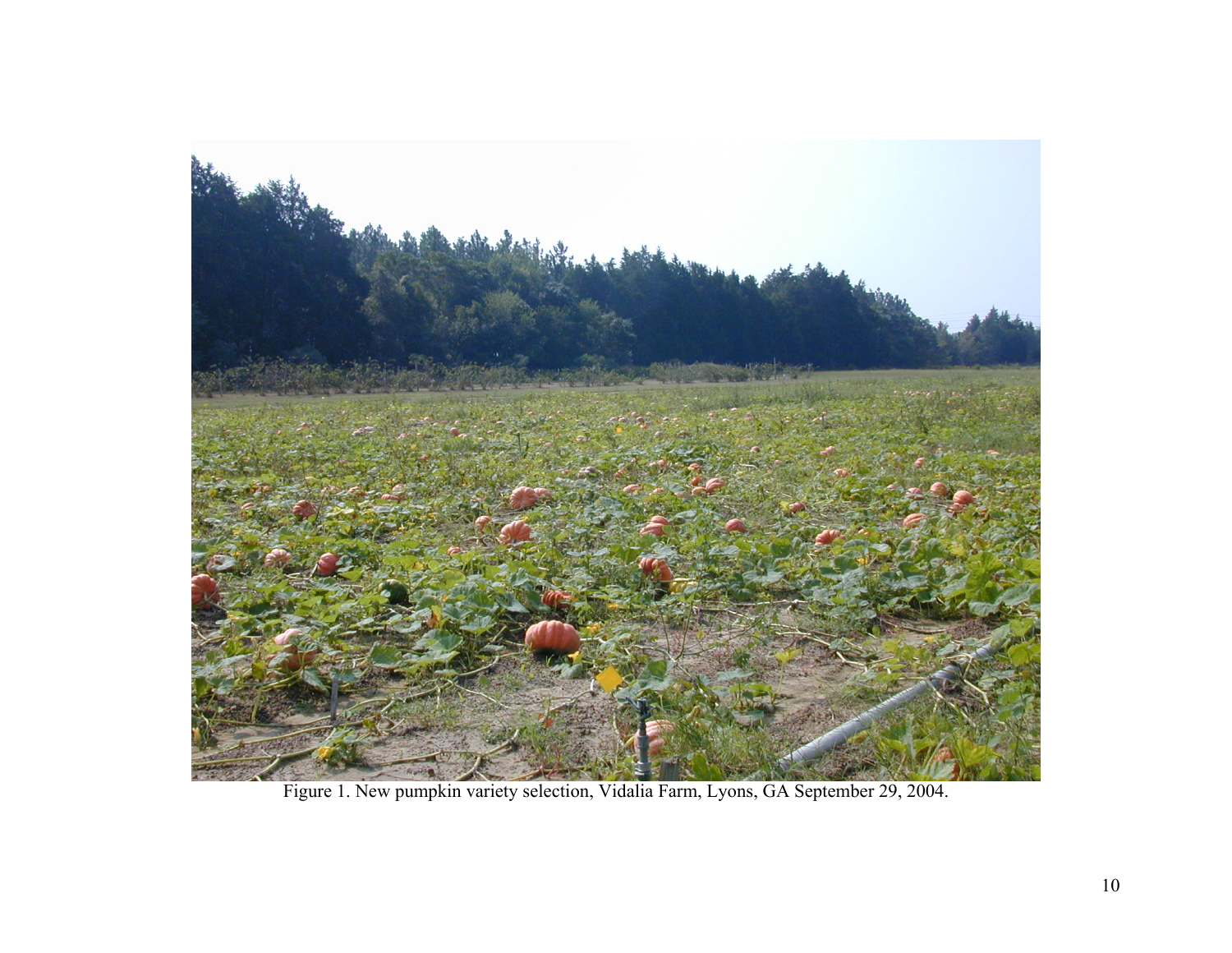



Figure 2. Examples of final selections, Fall 2004.